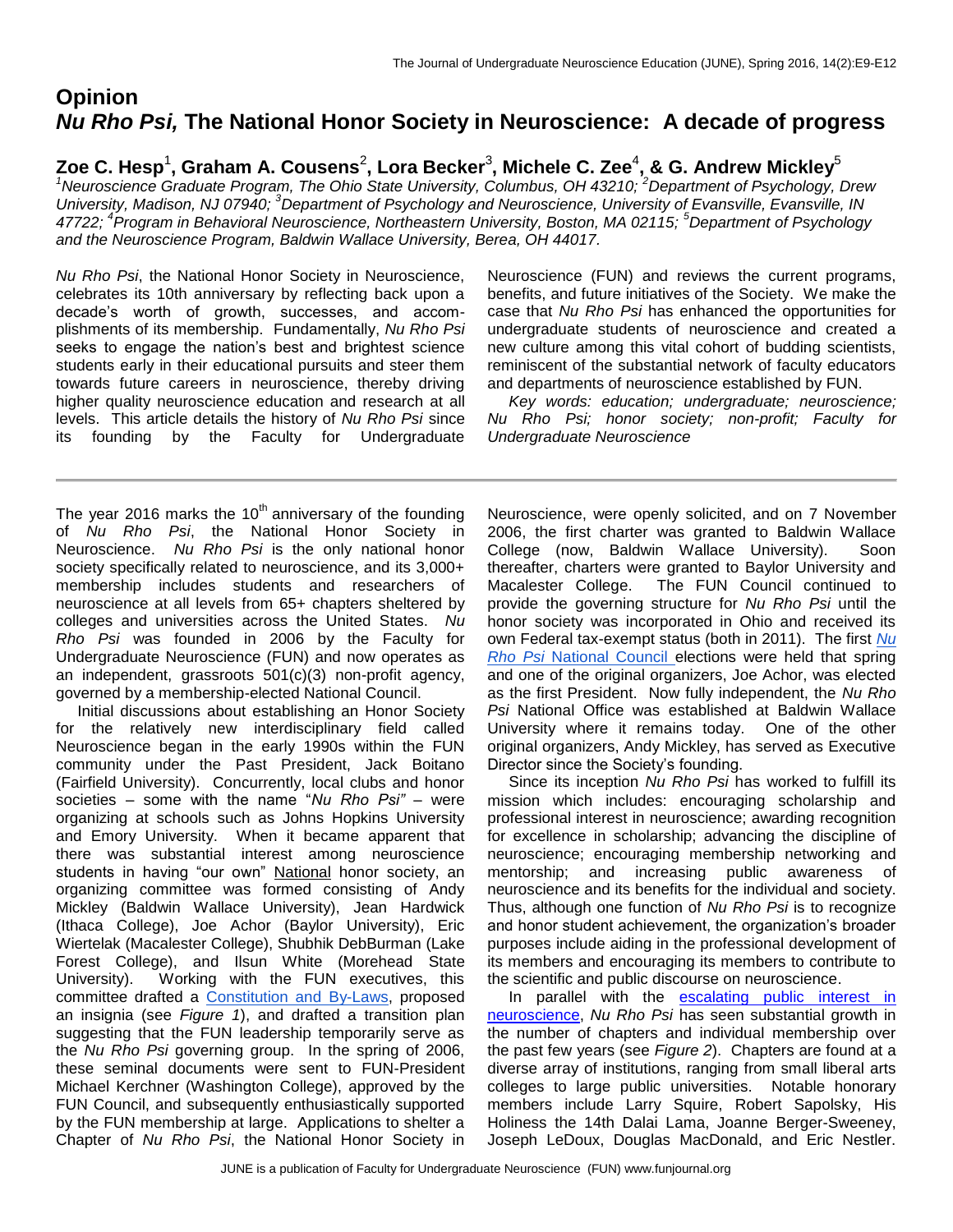

*Figure 1.* The official *Nu Rho Psi* insignia. The Greek letters of the honor society, "ΝΡΨ", designate the [interdisciplinary](https://en.wikipedia.org/wiki/Interdisciplinary) science that engages its members in the study of the brain and the rest of the [nervous system.](https://en.wikipedia.org/wiki/Nervous_system) The Greek letter Nu (Ν, ν) stands for the noun Nous (pronounced "noose"), meaning "Mind." The letter Rho (Ρ, ρ) stands for the verb Ρueaoai (pronounced "hruesthigh") meaning, "to cure." The letter Psi  $(\Psi, \psi)$  stands for the noun Psyche (pronounced "psuke"), meaning "life."

However, despite this growth, *Nu Rho Psi* is still a relatively small honor society, compared to older and more established societies. For example, *Psi Chi*, an honor society for psychology, was founded in 1929 and has a membership of over 700,000, and *TriBeta*, for the biological sciences, was founded in 1922 and has a membership of over 200,000. Although *Nu Rho Psi*, does not have these extensive histories, the honor society's prudent management and recent growth has allowed the offering of substantial benefits for neuroscience students and for institutions with neuroscience programs. We encourage readers to consider establishing a chapter at their own institution or getting involved with an existing chapter.

## *Nu Rho Psi'***s Impact on the Neuroscience Education Community**

*Nu Rho Psi*'s impact on the education of neuroscience and the neuroscience community as a whole can be seen at the level of both individual members and chapter-wide efforts. The National Council works diligently to continually implement new benefits and programs for its members, and here we provide several examples of these initiatives and their significance in the enhancement of neuroscience education.

#### **Benefits of Having a** *Nu Rho Psi* **Chapter**

The existence of an active *Nu Rho Psi* chapter on campus can provide a framework for co-curricular activities for neuroscience students.Chapters are encouraged to organize neuroscience-related events on campus or in the broader community. In our experience, these sorts of cocurricular activities, including peer mentoring opportunities of new students by upperclassmen, help to build a sense of community within a neuroscience program, strengthen the quality of students enrolling in the associated neuroscience major or minor, and may directly increase retention of top



*Figure 2. Nu Rho Psi* membership and chapter growth from 2007-2015. Currently *Nu Rho Psi* has over 3,000 members and 58 chapters in all regions across the United States, ranging from small liberal arts colleges to large public universities. Between 2013-2014 the number of annual member inductions grew by one-third, and the society has inducted around 650 new members annually since then. Likewise, the number of new chapters has grown steadily each year, with 29 new charters granted between 2013-2015 alone. As there are currently about 200 institutions with Neuroscience majors in the United States (a number that continues to grow annually and does not include schools with only a minor in Neuroscience) *Nu Rho Psi* has substantial room for future growth and expansion (https://www.mymajors.com/ colleges/neuroscience-major/).

students to pursue further graduate studies and careers related to neuroscience.

 In support of these chapter-wide ventures, chapters may apply for *Nu Rho Psi* [Chapter Activity Grants](http://www.nurhopsi.org/drupal/node/46) to promote their educational and community outreach initiatives. Many of these initiatives focus on the *Nu Rho Psi* **Annual Theme** which is announced each January for the following academic year. Themes have included "The Neuroscience of Drug Addiction" (2014-15) and "Traumatic Brain Injury" (TBI; 2015-16). The Society offers resources (both financial and scholarly) to encourage educational outreach in support of the Annual Theme. For example, *Nu Rho Psi* partnered with the U.S. Department of Defense (DoD) to provide educational materials and access to DoD scientists as chapters planned their education programs in 2015-2016. Some examples of recently funded chapter activities include:

- **Northeastern University** used the funds to support its affiliations with Northeastern's Center for STEM Education and the Science Club for Girls during TBI Awareness Month. With this award, they not only spread awareness on TBI incidence to elementary and high school students in the greater Boston area, but also helped to inspire students to pursue careers in STEM.
- **Georgia State University** used the funds to start the Atlanta Neuroscience Symposium, held in conjunction with Emory University, Georgia Tech, and the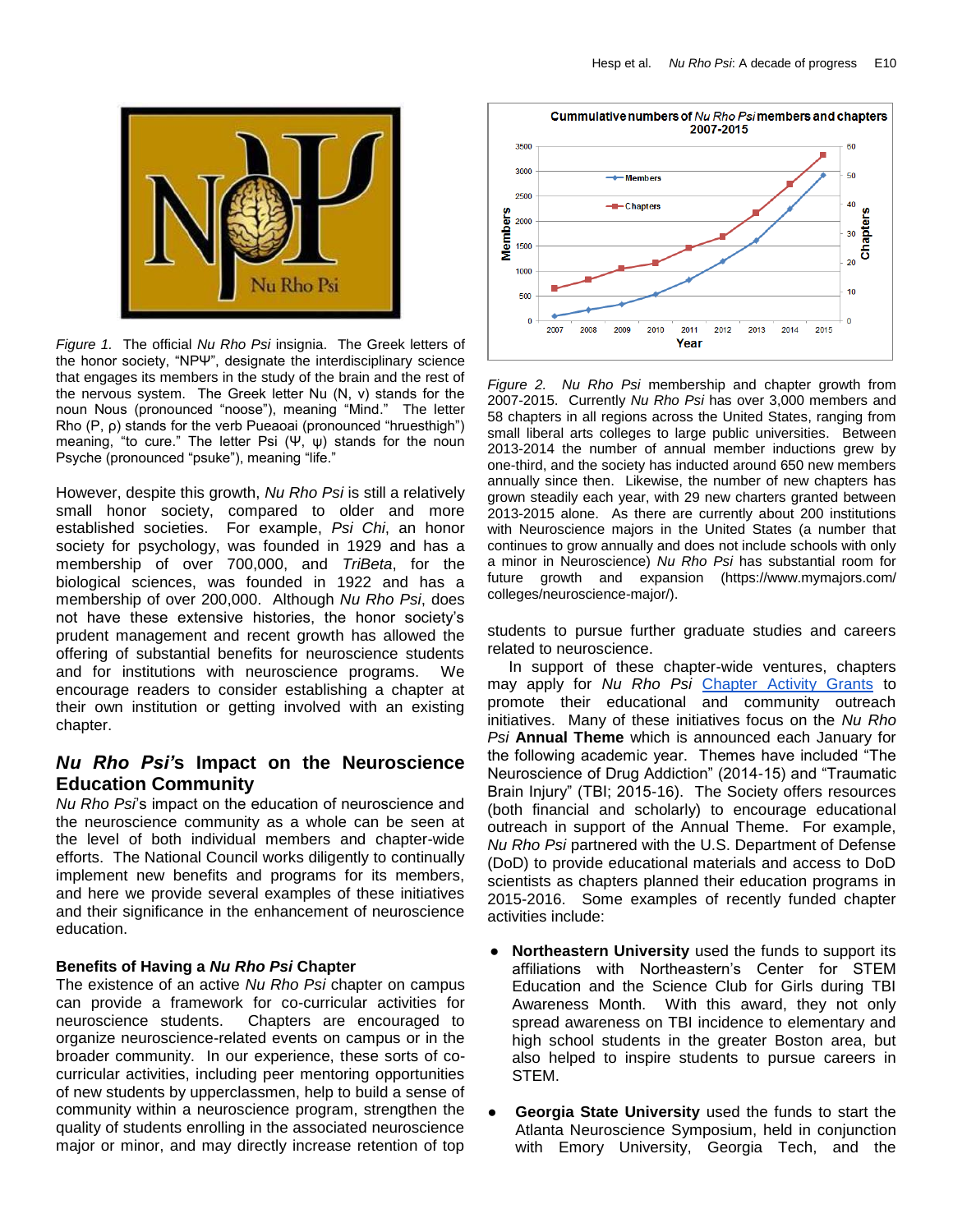University of Florida to showcase neuroscience research conducted in the Atlanta and southeast U.S. This symposium covers a wide variety of topics related to neuroscience such as cognitive, molecular, systems, engineering, and neuroethics.



*Photo 1.* **Induction of the 3,000th member of** *Nu Rho Psi***.** On 18 February 2016, Northeastern University inducted 34 *Nu Rho Psi* students, including Bailey Harrison (holding certificate), who had the honor of being the 3,000<sup>th</sup> member of *Nu Rho Psi*. Bailey, a third year student from Upstate New York, worked full-time in Wade Regehr's lab at Harvard Medical School during her second cooperative education rotation. She plans to pursue an M.D./Ph.D. program after graduation.

 Chapters may also apply for the [Chapter of the Year](http://www.nurhopsi.org/drupal/node/46)  [Award](http://www.nurhopsi.org/drupal/node/46) in recognition of their excellence in carrying out the mission of *Nu Rho Psi* on the local, regional and/or national level. For example, the 2014 Chapter of the Year Award was given to the **University of Virginia** for their active member recruitment and retention, a successful mentor/mentee program where underclassmen are paired with more senior students to facilitate their development in neuroscience, a consistent program of faculty and student research presentations, and a record of collaborating with other campus science groups to disseminate neuroscience education and community outreach. This award is one of the few national honors recognizing excellence that can be achieved by an undergraduate neuroscience program.

#### **Benefits of Individual** *Nu Rho Psi* **Membership**

*Nu Rho Psi*'s efforts have contributed to the focus and promotion of undergraduate neuroscience education by supporting student access to conference travel, research, and advocacy resources. Students have documented the impact of these programs in their own words on the *Nu Rho Psi* [YouTube channel.](https://www.youtube.com/channel/UCPPTVSXaEOhtU9evEefIPNQ)

 In collaboration with FUN, the honor society offers competitive [travel awards](http://www.funfaculty.org/drupal/FUNTravelAward) for members to attend and present their research at the annual Society for Neuroscience meeting. Over the past 8 years, *Nu Rho Psi* has sponsored 21 student travel awards totaling **\$15,750,** a number which will only continue to grow over time**.** Student feedback suggests that these travel awards have a strong positive impact on career development, and the honor society plans to continue to work with FUN to provide conference travel support in the coming years.

 **Nate Bohm-Levine, 2015 NRP Travel Award recipient**: "The award completely surprised me. It felt great to know that an established group of scientists actually saw the promise in the work I was doing, and saw promise in me as a capable researcher. On a more practical note, of course, the money from the award was extremely beneficial, especially at small school like Oberlin where funds for research can be quite limited. All in all, the [*Nu Rho Psi*-sponsored] FUN Travel Award allowed me to experience a truly formative event in my development, and has inspired me to work hard to be a successful and thoughtful scientist."

 **Dan Lowes, 2015 NRP Travel Award recipient:** "Thanks to your generosity, I will be able to present my research with the neuroscience community and work on my goal of becoming a professional neuroscientist. I look forward to presenting my undergraduate research at SfN, as it will allow me to practice my presentation skills and it will help me contribute to the neuroscience community's knowledge of the brain…" Altogether, attending SfN will let me experience what it is like to be a part of neuroscience academia while simultaneously making me a better member of the field of neuroscience."

 In addition, *Nu Rho Psi* now offers **\$1,000** [Undergraduate Research Grants](http://www.nurhopsi.org/drupal/node/46) to facilitate our member's scholarly research projects, including senior theses. Awardee research projects cover a broad range of study topics. Recent grant-supported projects have assessed a possible role for alpha-synuclein in cadmium transport in animal models of Parkinson's disease, characterized the function of serum proteins in behavioral symptoms of *Lupus Erythematosus*, examined the cross-consumption of marijuana and alcohol in mice, and evaluated the potential protective effects of sumoylation in a yeast model of Parkinson's Disease.

 Outside of financial awards, members also have access to several [publications](http://www.nurhopsi.org/drupal/newsletter) (e.g., *The Nu Rho Psi Guide to Graduate School in Neuroscience*) and networking opportunities through an exclusive LinkedIn<sup>™</sup> network (currently containing over 900 members) and a group FacebookTM page. *Nu Rho Psi* offers a gathering point for its members at a **National Meeting** held each year in conjunction with the Society for Neuroscience conference. News and additional information about benefits are available to members via the *[Nu Rho Psi Newsletter](http://www.nurhopsi.org/drupal/newsletter)*.

 Finally, *Nu Rho Psi* supports and participates in regional neuroscience conferences where young neuroscientists from around the country gather to share scientific findings. In 2016, *Nu Rho Psi* began sponsoring a **"Best Poster/Paper" award** at established regional neuroscience meetings, such as NEURON, mGluRs, MIDBRAINS, and SYNAPSE.

### *Nu Rho Psi* **and the Next Decade of Neuroscience**

Over the past decade, *Nu Rho Psi* has enhanced the opportunities for undergraduate students of neuroscience,